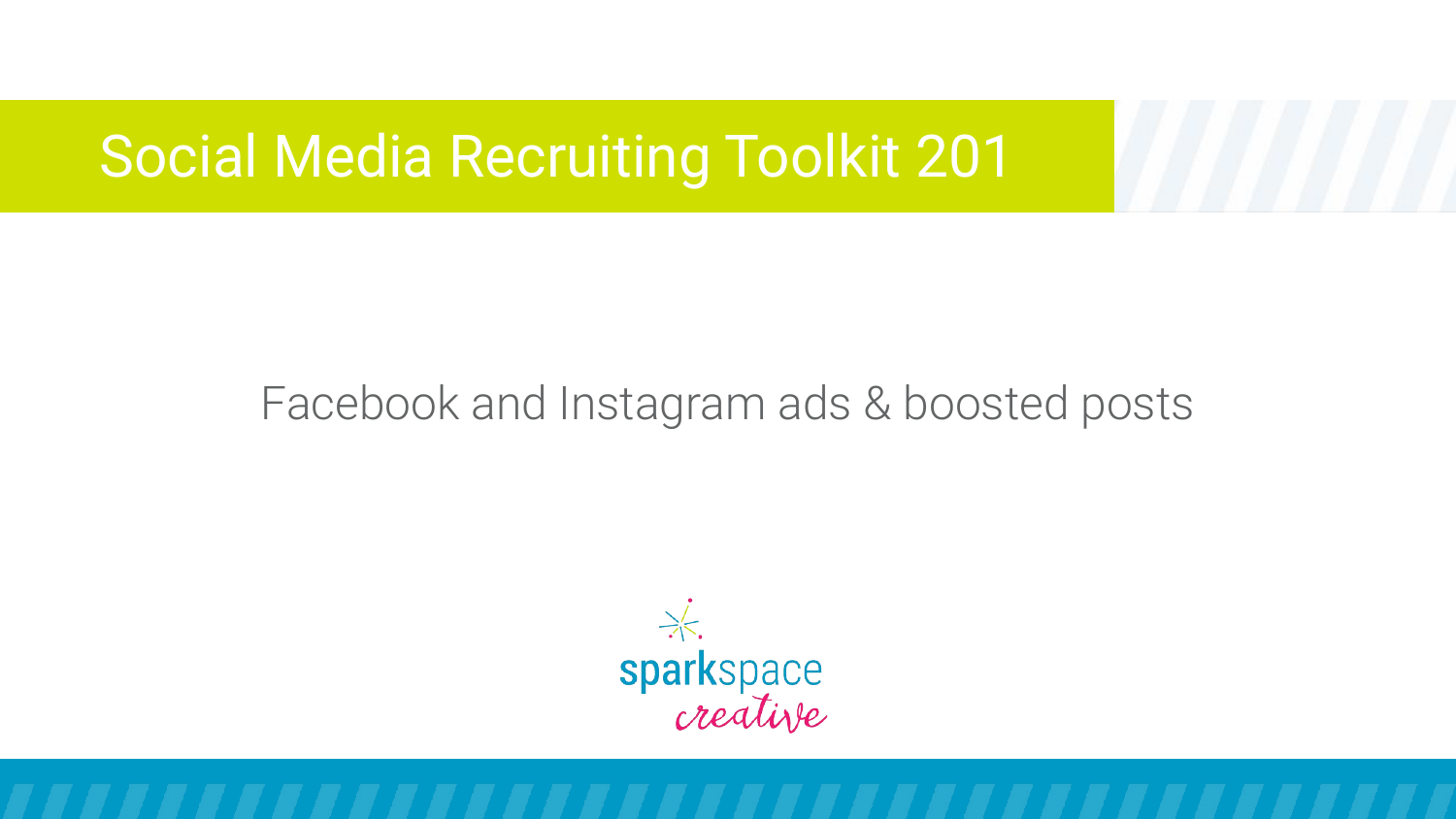Curating and scheduling successful social media posts

### **Connecting your Facebook and Instagram accounts**

- Do you have a public page or a profile page?
	- Friends vs. Followers
- Are you using Facebook in the Business Suite?
- Connect your Instagram account to your Facebook account to automatically use boosted posts across both platforms.

(An admin has to do this)

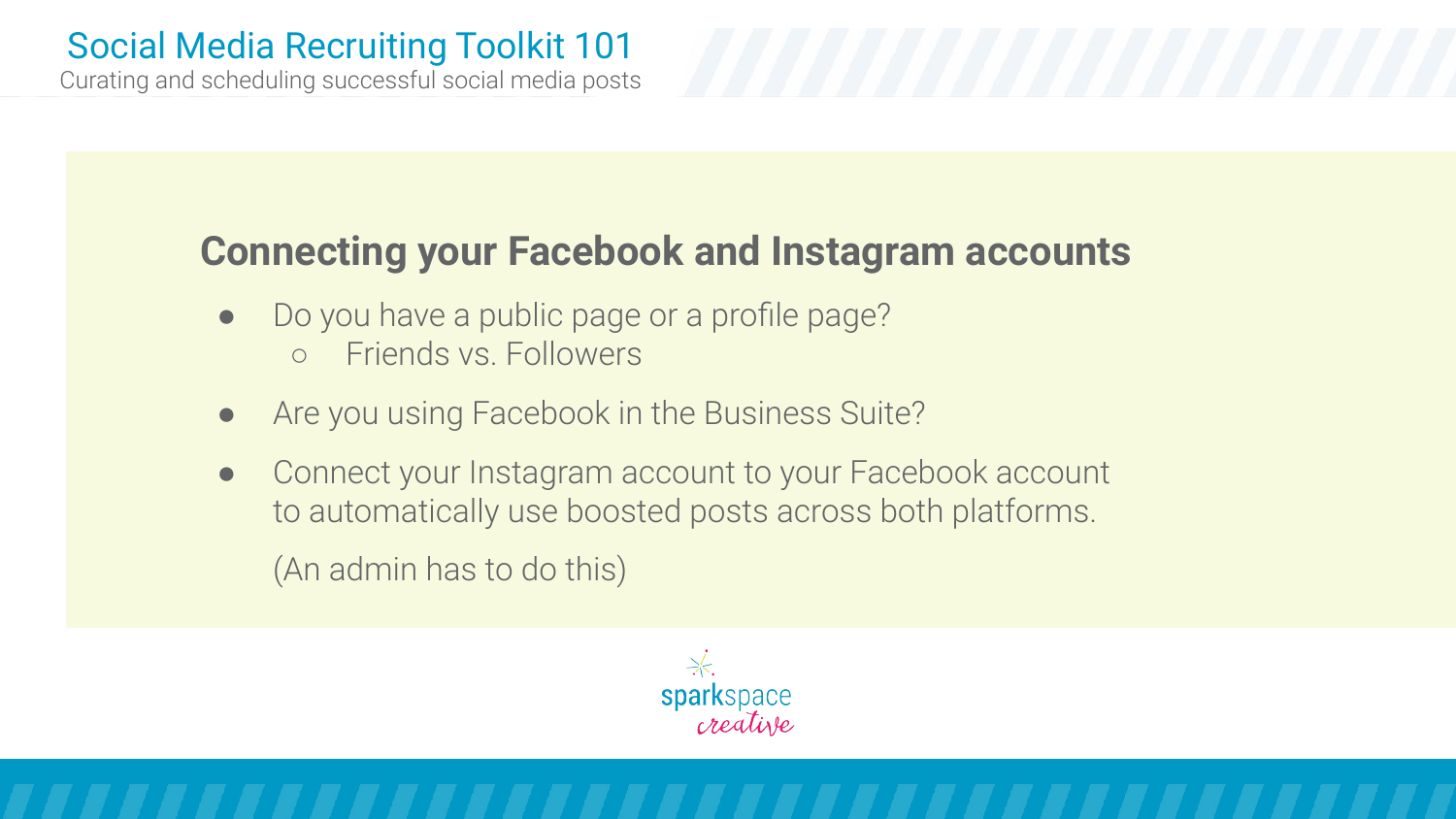Curating and scheduling successful social media posts

### **Boosting a post**

- Create a post
- Click **BOOST POST** button on the post

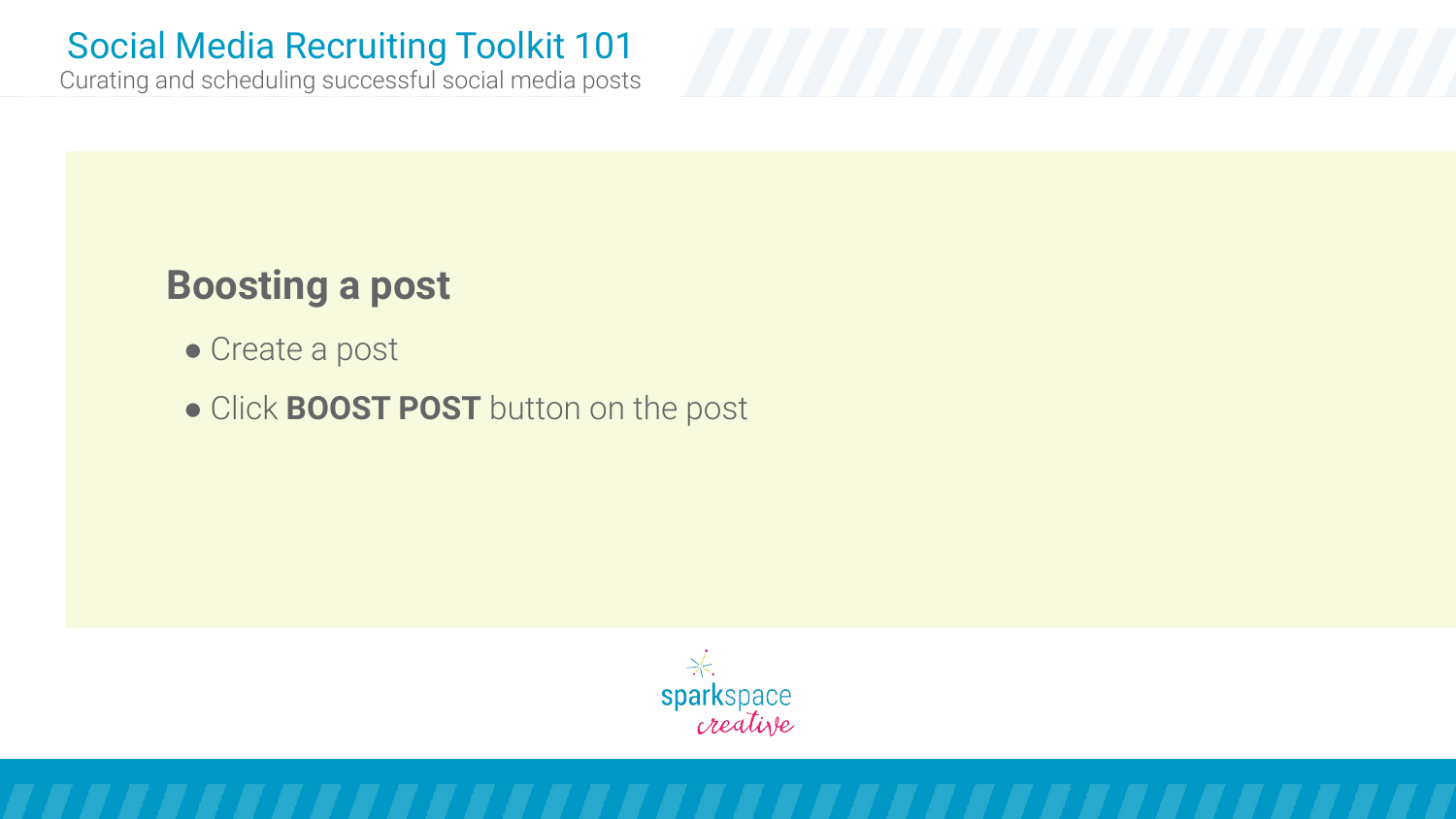Curating and scheduling successful social media posts

### **Select a Goal & Button**

- Goals
	- Get more website visitors ○ Get more messages ○ Get more engagement ○ Get more calls

● Buttons ○ Book now ○ Learn more ○ Sign up ○ Send message ○ Call now

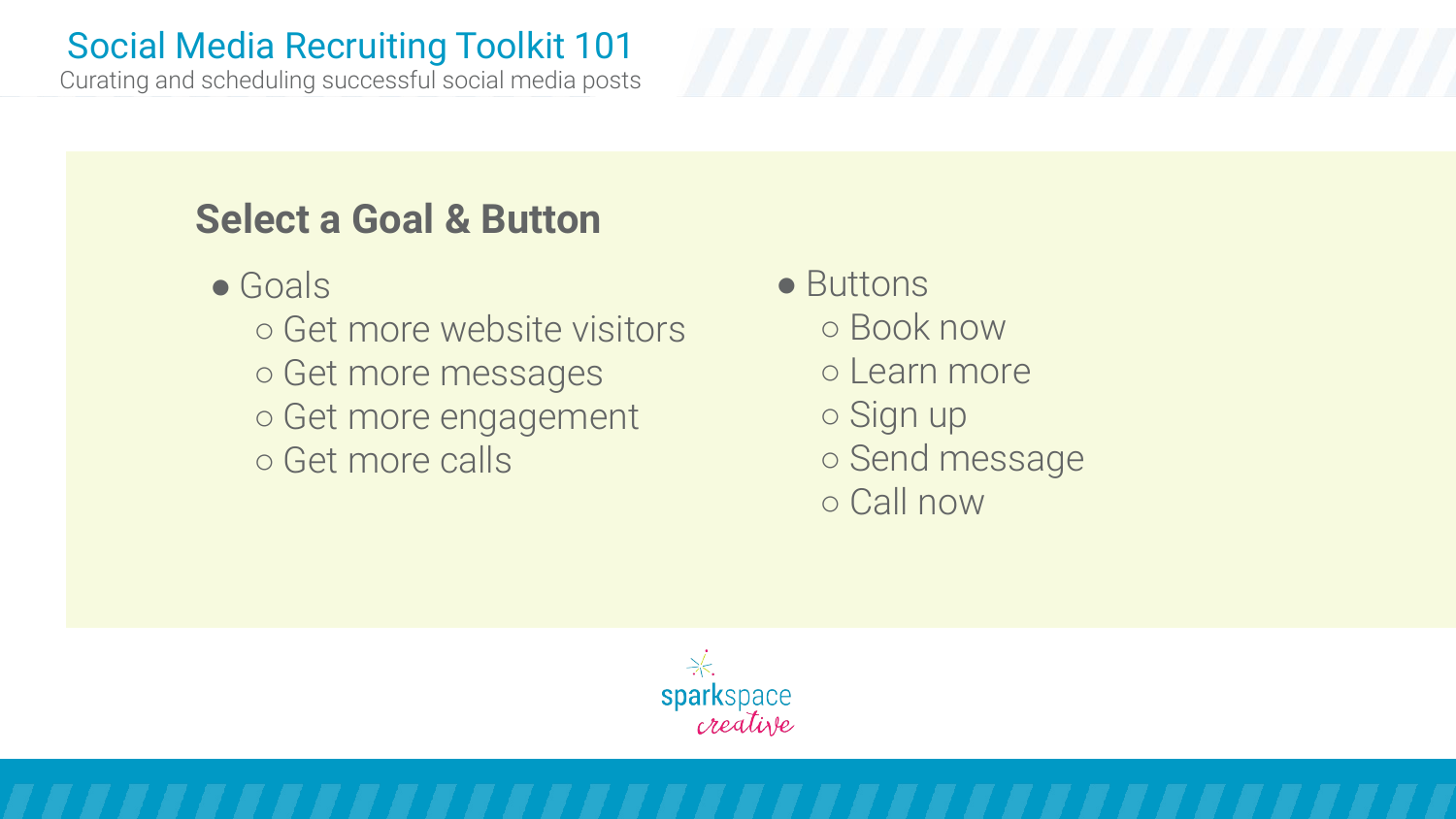Curating and scheduling successful social media posts

# **Build an audience**

- Age range: 18-65 is standard
- Target with specific locations ○ Your city, within 25+ miles ○ Search by Zip Code
- Interests and "people who match"
	- Education, Nonprofit, Preschool, Early education, etc.
- You can save this audience to use for future boosted posts

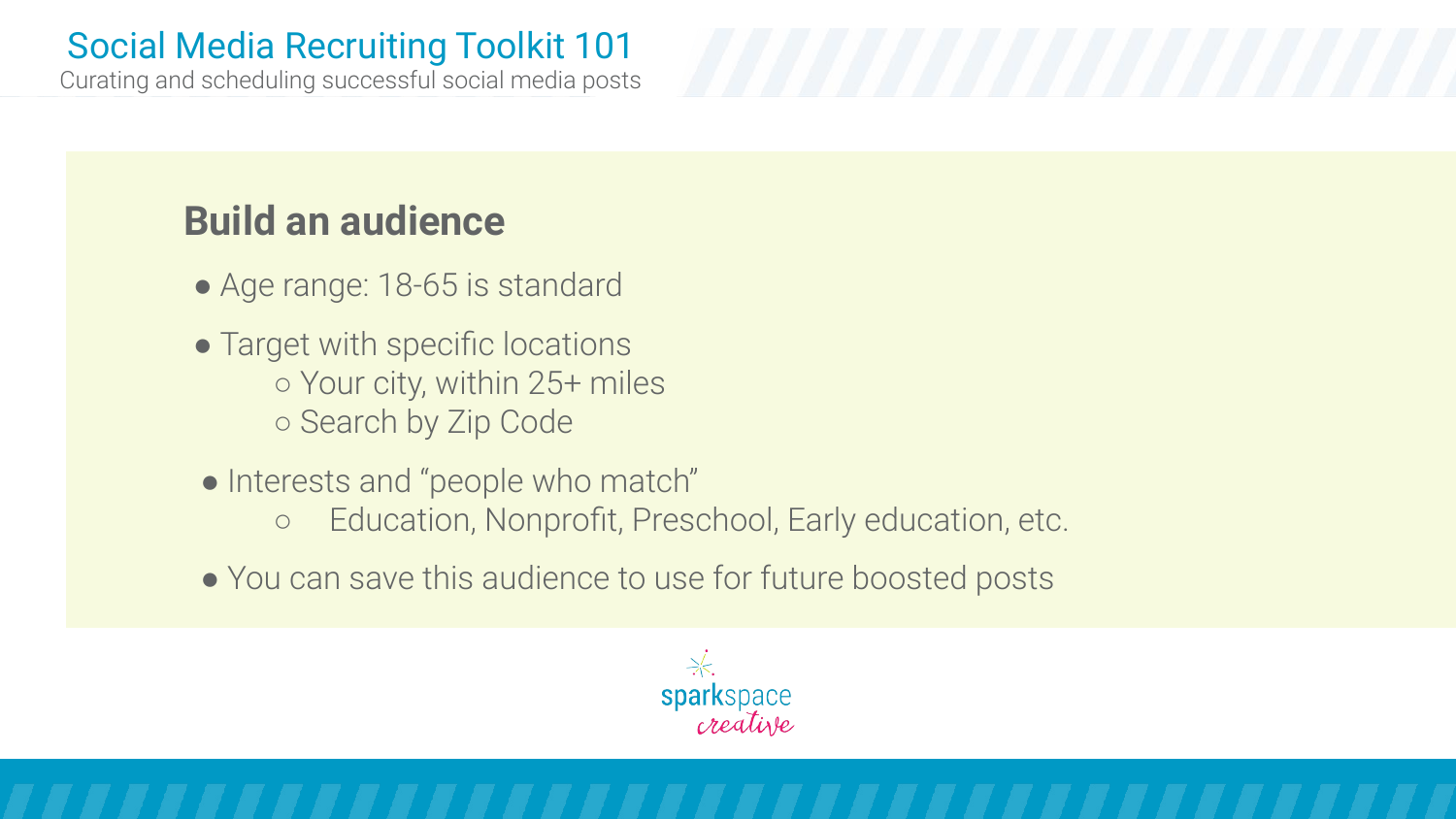Curating and scheduling successful social media posts

# **Duration & Budget**

- How many days
- End Date

### ● Budget

○ Decide on a total or daily budget

○ It will show you how many people will be reached per day

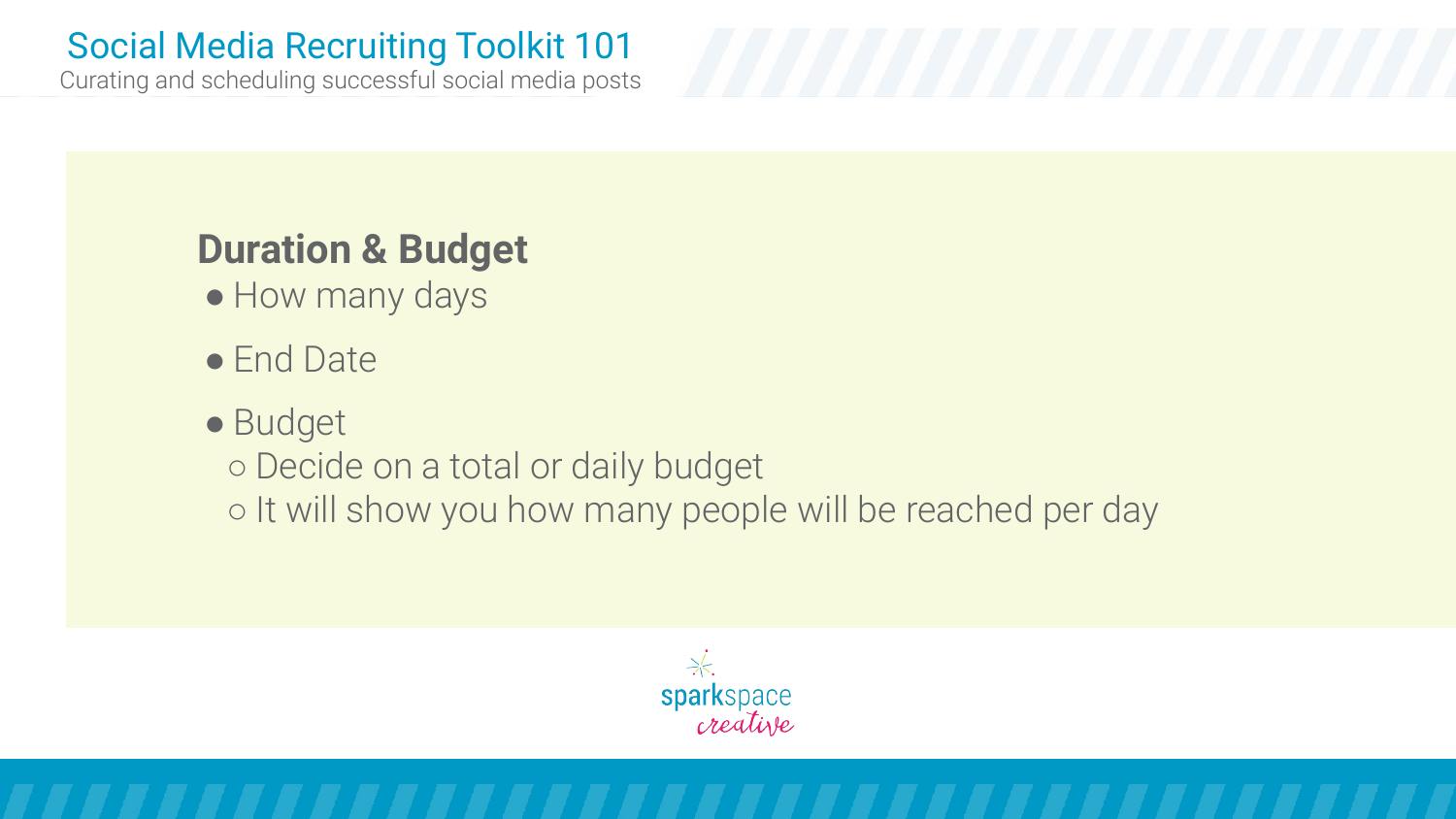Curating and scheduling successful social media posts

## **Placement & Payment method**

- $\bullet$  Facebook
- Instagram
- Input a credit card
	- It will be saved for future use